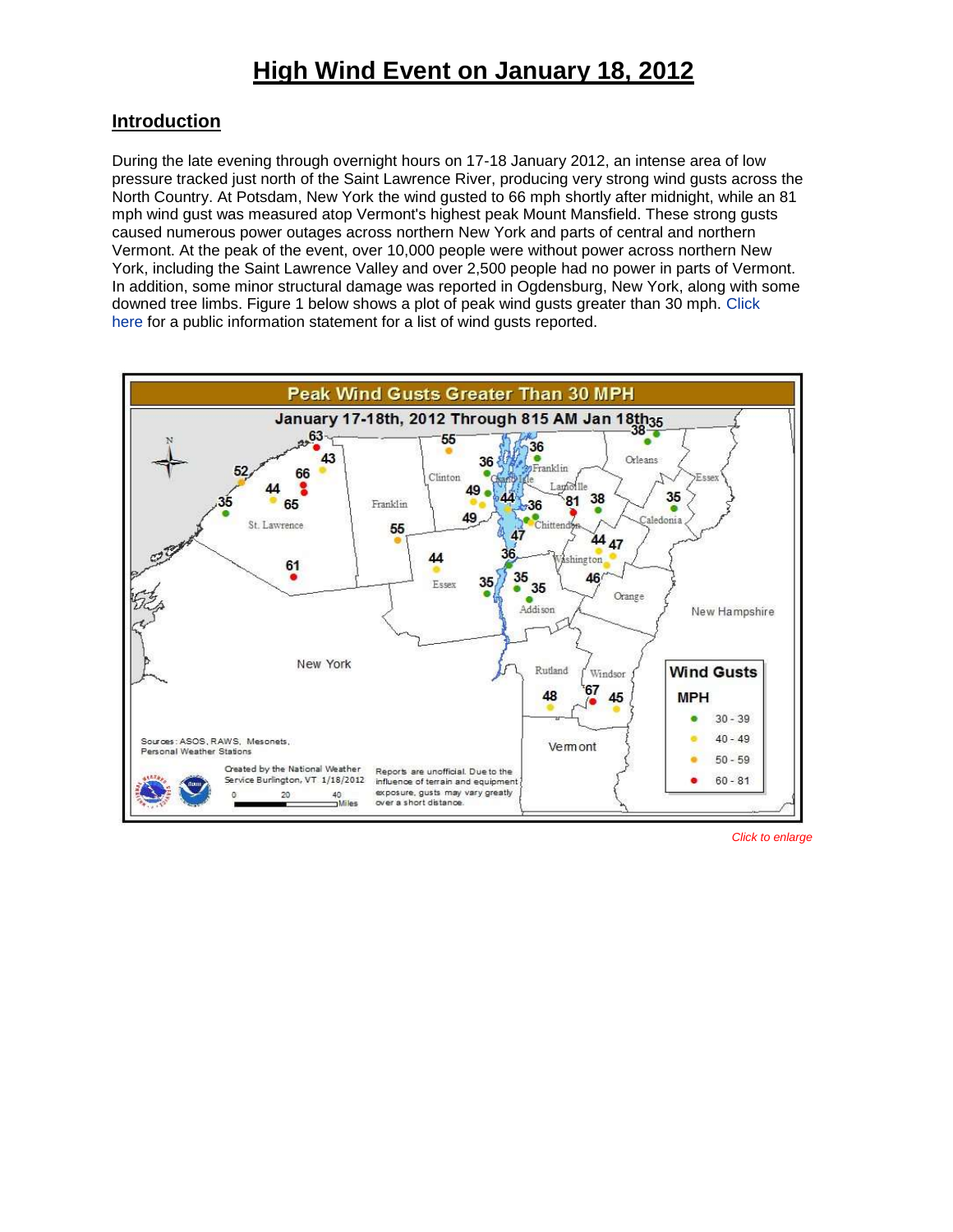# **Synoptic Pattern (Large Scale)**

*Click to enlarge*

*Click to enlarge*

Figure 2 shows a water vapor loop on 18 January 2012 from 0101 UTC (0801 PM EST) to 1101 UTC (601 AM EST) with RUC 500 hPa height (black lines), 500 hPa vorticity (light blue), and 500 hPa upper air (plotted white). The darkening on the image across eastern Great Lakes into the Saint Lawrence River Valley is associated with potent shortwave energy in the jet stream winds aloft.

This energy aloft, combined with an approaching left front quad of a 250-hPa jet, helped in the rapid development of an intense 984 hPa low pressure area centered across western New



York. The pressure gradient between building high pressure across the western Great Lakes and departing low pressure across the Saint Lawrence Valley produced conditions favorable for wind gusts up to 65 mph.

Figure 3 shows the 300 hPa (30,000 feet above the ground level) upper air analysis on 18 January 2012 at 0000 UTC (0700 PM EST). Isotach, are lines of equal wind speeds (blue contours), streamlines (black lines), temperatures (red), and areas of upper level divergence (yellow line) in Figure 3.

This shows a 100 to 135 knot westerly polar jet across the Ohio Valley with the left front quadrant of this jet approaching western New York. This is a region of upper-level divergence which promotes mid-level lift and aids in the development of surface low pressure. Given the

magnitude of the jet and associated upper-level divergence, along with vigorous shortwave energy, factors came together to promote rapid surface low pressure development across western New York.

Figure 4 shows a surface analysis loop from 0000 UTC (0700 PM EST) to 0900 UTC (0400 AM EST) on 17th/18th January 2012, along with mean sea level pressure (black lines), surface observations (plotted in yellow), MSAS 3-hour pressure change (image and dotted yellow lines) and 850 hPa (plotted in light blue) and 925 hPa (plotted in white) VAD wind profile. A strong 988 hPa low pressure just north of Lake Ontario at the beginning of the loop travels northeast along the Saint Lawrence Valley and deepens to 983 hPa north of Montreal at the end of the loop. The greatest 3 hour pressure falls (drawn as isallobars, or lines of equal pressure change),



provide forecasters with guidance on the development and track of surface low pressure. The strong pressure fall-rise couplet from NE-SW suggested very strong winds oriented in the direction of greatest pressure falls (i.e., from the southwest toward the northeast). Furthermore, the favorable track of low pressure (just north of the St. Lawrence River) and orientation of the Saint Lawrence Valley aligned with the isallobaric gradient helped to channel the wind and produce gusts up to 65 mph on 18 January 2012.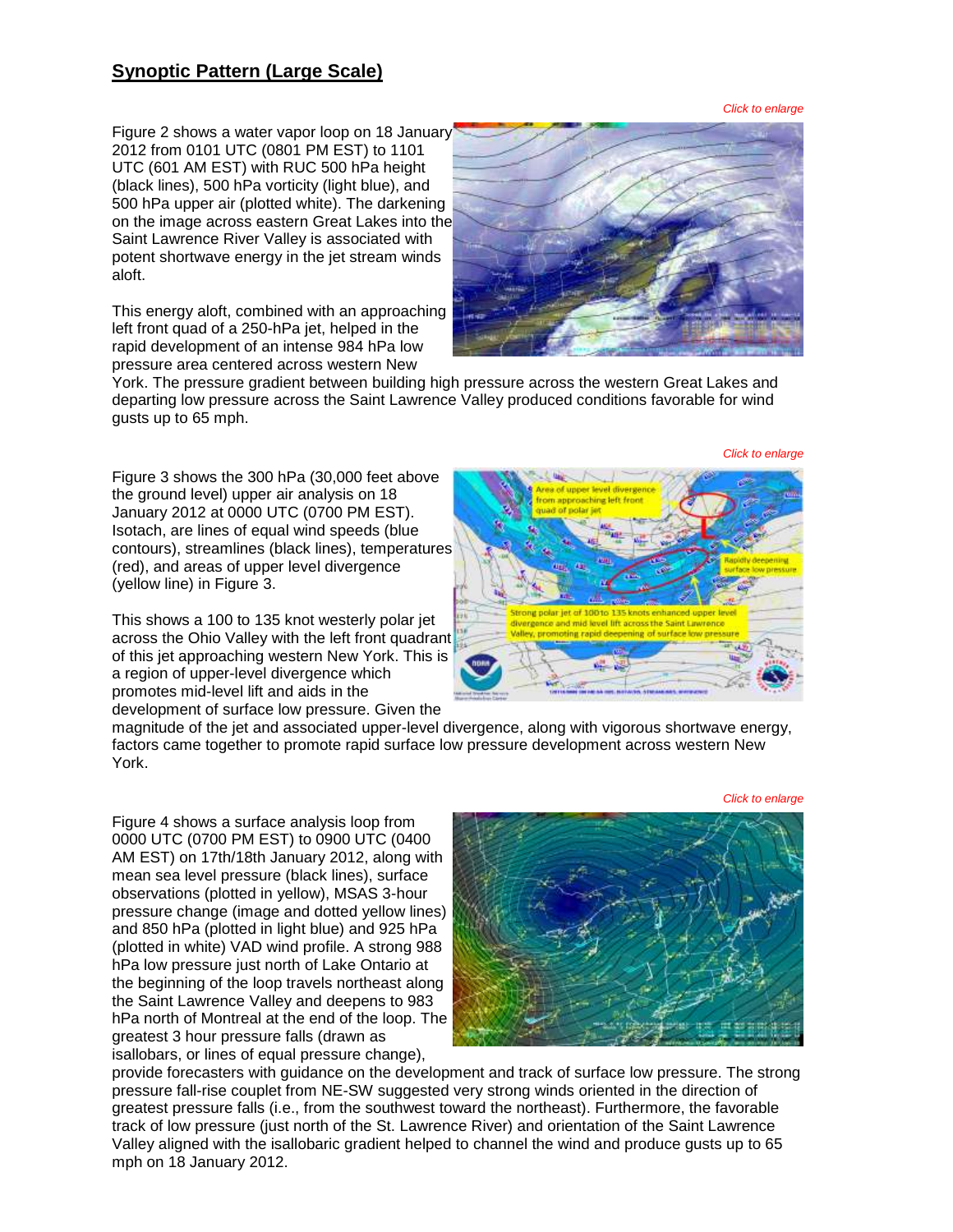## **Mesoscale Setup (Small Scale)**

Figure 5 shows the Buffalo, New York rawinsonde sounding at 0000 UTC (0700 PM EST) on 18 January 2012. This sounding shows strong surface to 850 hPa wind fields ranging from 30 to 65 knots, with winds of 70 knots at the top of the mixed layer.

Surface to 3 km lapse rates were 6.3° C/km, which suggested enough low level instability to promote good mixing and the potential to transport the top of the mixed layer winds to the surface. These low level conditions, combined with subsidence/sinking motion aloft behind jet couplet/short wave energy contributed to very gusty winds across the North Country.

Meanwhile, Figure 6 shows a model sounding from the locally run BTV 4KM-WRF model as viewed through Bufkit at 0500 UTC (1200 AM EST) for Massena, New York on 18 January 2012. This model sounding shows top of the mixed layer winds of 66 knots, with favorable low-level mixing due to cold air advection and steepening low-level lapse rates.

Forecasters use the top of the mixed layer winds as a good indicator of potential wind gusts, when good momentum transfer can occur. This happened on January 18th, as surface wind gusts to 60 knots occurred at the 宏 i. e.

*Click to enlarge*



Massena, New York automated surface observation station (ASOS). On other occasions, a developing temperature inversion will prevent good downward momentum transfer, resulting in the highest winds occurring over the higher summits, above the inversion.

In addition to strong winds across the Saint LawrenceValley, conditions were also favorable for gusty winds on the eastern side of the Green Mountains, especially near Ludlow, Vermont. Figure 7 shows the BTV 4KM-WRF model vertical cross section of air motion (left) and wind speeds (right) at Ludlow, Vermont on 18 January 2012. Strong westerly low level winds cause the air to rise on the western side of the Green Mountains (upslope), then quickly descend on the eastern side (downslope), to produce a strong pressure couplet and very gusty winds. The downslope motion helped to transport winds of 60 to 70 knots at 2000 to



5000 feet above the ground toward the surface. This combined with favorable low level mixing produce localized wind gusts to 65 mph on the eastern side of the Green Mountains, especially near Ludlow, Vermont. The exact opposite occurs on the western slopes of the Green Mountains from Rutland to Cambridge associated with southeast downslope winds, where localized gusty winds can develop if conditions are favorable. However, if these strong winds occur above the temperature inversion, limited mixing will occur resulting in much lower surface winds, with the

*Click to enlarge*